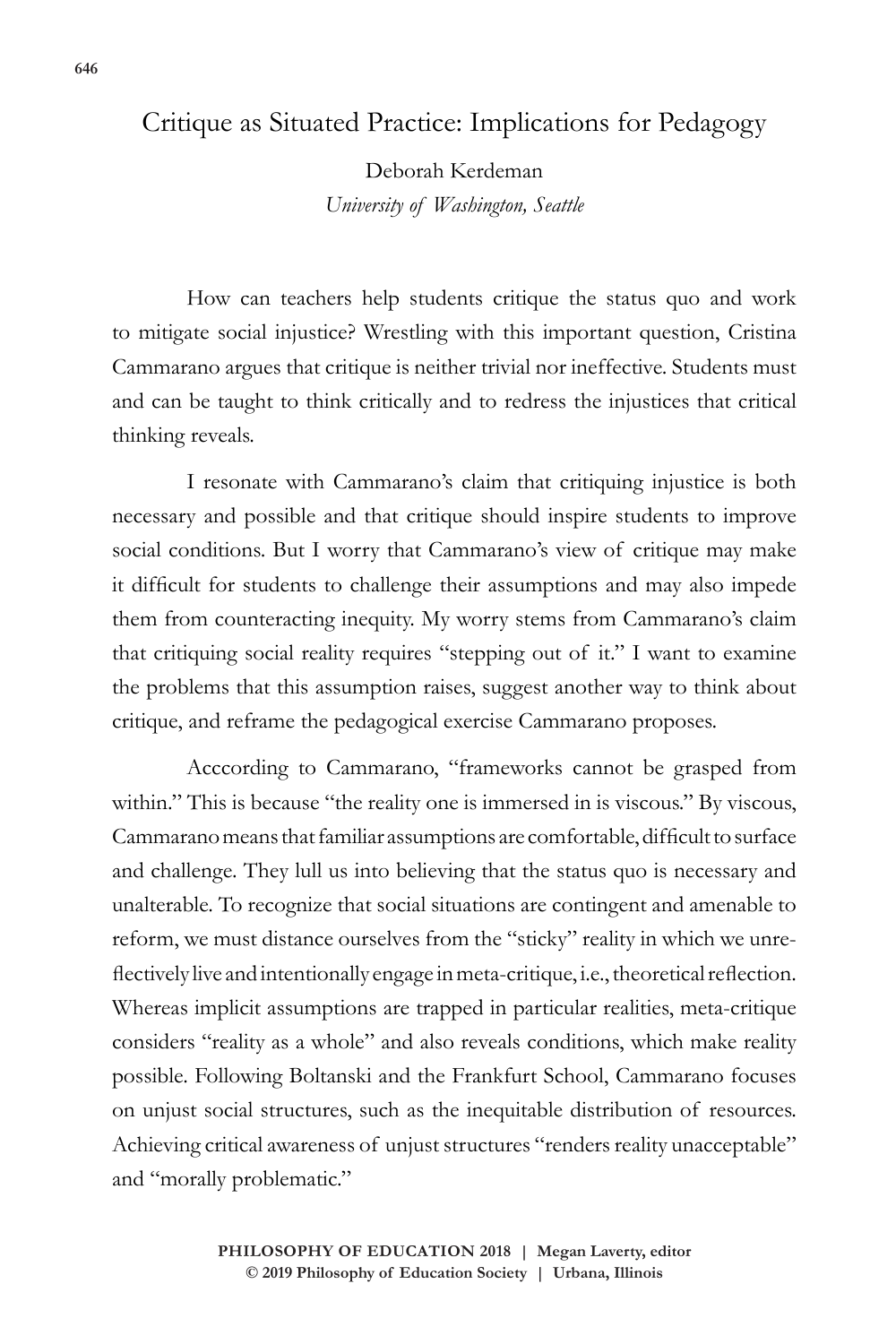While theory exposes inequitable structures, it also reveals that inequity is only one possible condition. One can imagine other conditions and social structures. Thus, in addition to helping students engage in critical reflection, teachers also must help students appreciate that reality can be changed and that change can occur through their actions. Unlike the "critical powerless student" who sees injustice but feels "limited and hopeless," Cammarano wants students to care about and redress the injustices they critically examine. To stimulate critical reflection and action, Cammarano invites students to explain schools to aliens and to design an ideal school that is equitable and just.

Cammarano's pedagogy is hopeful and pragmatic. Nonetheless, it straddles a tension, which she doesn't fully resolve. On the one hand, Cammarano argues that in order to examine taken-for-granted beliefs, de-familiarize everyday reality, and illuminate the contingency of social conditions, students must achieve the "external standpoint" of theory. But Cammarano also believes that counteracting injustice requires students to care about the reality that theory exposes. Students will not challenge injustice, Cammarano acknowledges, unless they "own" the reality they critique and believe that their actions will matter. Thus, if critical *reflection* requires students to "step out of " reality, critical *action* requires students to embrace unjust reality as their own. In short, Cammarano's pedagogy requires students (and teachers) to be both detached from and also attached to the unjust reality they aim to reveal and repair.

To diminish this tension, Cammarano turns to Silvia Montiglio and Megan Laverty. Both scholars argue that theory and ordinary understanding are complementary, not opposed. Montiglio says that theory signifies a "higher degree of involvement than that of a spectator." Laverty shows that critical reflection, while painful, helps clarify the reality in which we live. Thus, while theory may require distance, critical distance is not necessarily alienating. In Cammarano's words, "The position that makes theory possible … is tangled with interest and care."

I agree: it is important to be critical and caring. I also appreciate Cammarano's intuition that acting implies caring, and that caring implies being entangled in situations. But entangling theory with interest and care does not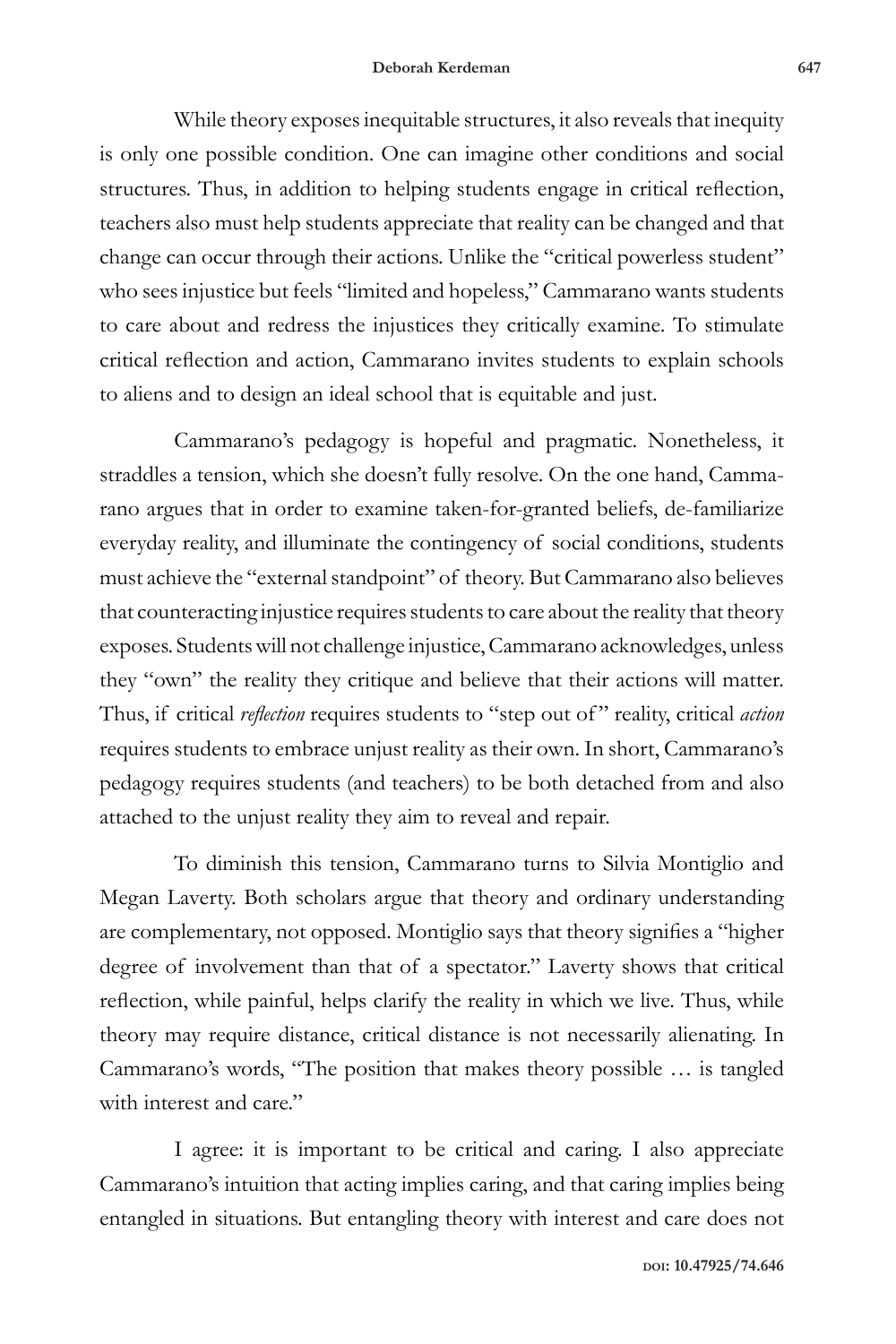resolve problems that continue to inform Cammarano's conceptualization of theoretical reflection. Two problems are noteworthy. Both stem from Cammarano's assumption that critique requires us to step out of the reality in which we live.

First, as Cammarano intuits, stepping out of reality is existentially impossible. We can't float free from our existence in order to see it more clearly. Rather, we interpret the meaning of our existence in the course of living our lives. Interpretation is possible because we inherit a framework of socio-cultural-historical meanings that orient us in the world. This framework of pre-understandings is not a trap that prevents new understanding. Pre-understandings can be criticized and changed. But new understanding is not achieved by shedding our interpretive lenses or by distancing ourselves from the network of meanings that makes understanding possible. To paraphrase Aristotle, without the guidance of situated interpretive frameworks, human beings would either be all-knowing gods, or else they would be beasts: intelligent but lacking self-awareness.1

New, more critical, expansive understanding thus always proceeds from within a particular framework. In the language of hermeneutics, understanding particular parts improves our understanding of a "whole," even as understanding a "whole" enhances our understanding of particular parts. Seeing the whole of a story, for instance, changes how we understand the meaning of particular chapters, even as the meaning of the story changes, depending on the perspective that a particular chapter affords.

Thus, we always and necessarily are situated in meaningful contexts, which we cannot escape at will. This point leads to a second issue. As Cammarano indicates, social contexts are structured inequitably. Because she believes that inequitable structures cannot be recognized from within, she devises a thought experiment that invites students to step back from these structures in order to observe them more clearly. But a thought experiment that invites students to observe inequitable structures objectifies them. Objectifying unjust structures, we assume we can understand them without being involved in or affected by them. Of course, if unjust structures don't affect us, they will not necessarily be affected by what we think or do.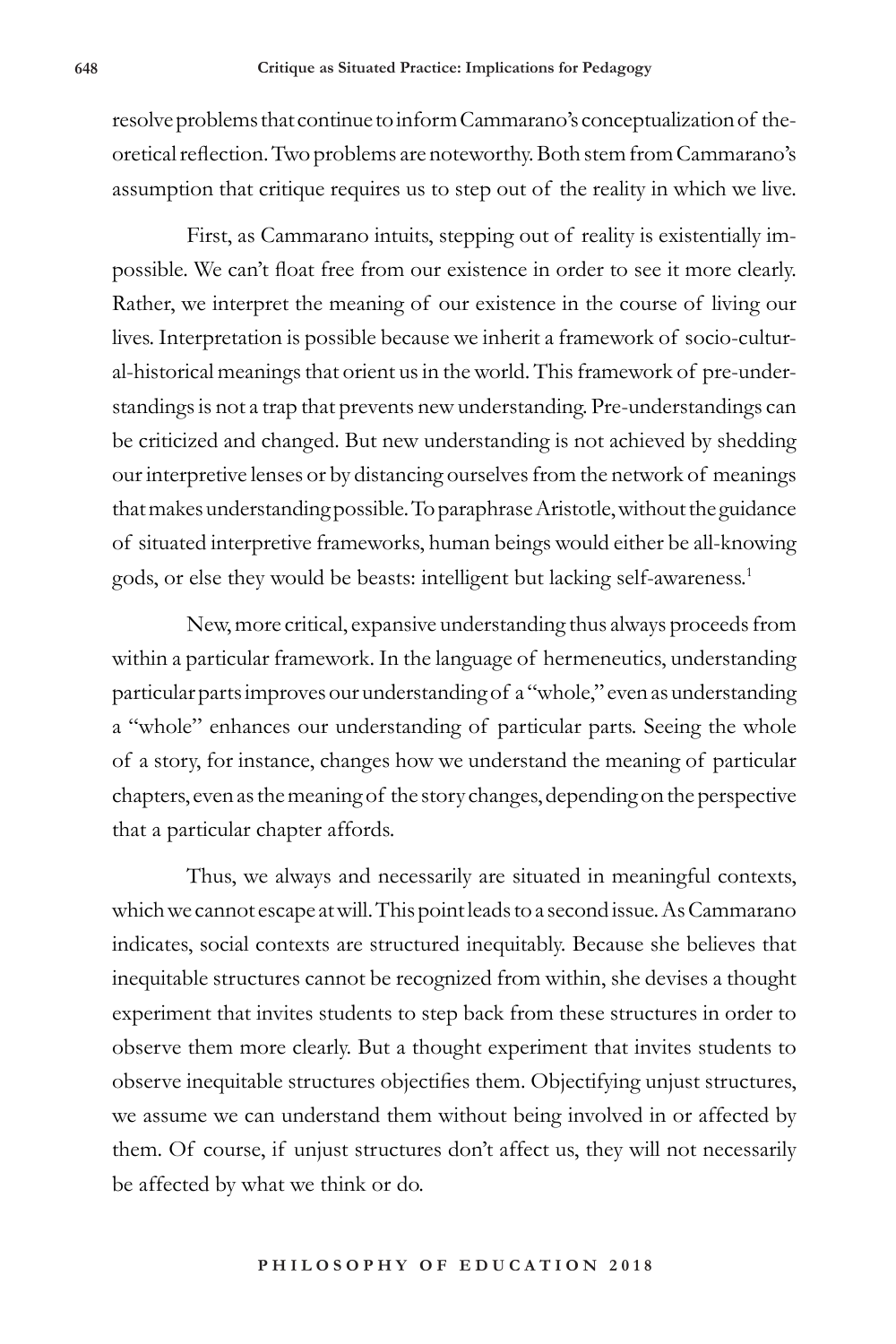Stepping back from injustice thus does not necessarily help us "own" problems we critically understand or inspire us to redress them. I therefore want to suggest a view of critique that does not step out of reality but instead arises *in situ*. From this perspective, injustice is not an object we observe: it is a situation we inhabit, an experience we live through. People interpret the experience of injustice in different ways. Those who are marginalized by inequitable structures tend to understand this experience viscerally. Visceral understanding of injustice can be expressed in a range of actions, such as resistance, protest, or justice-work. By contrast, those who benefit from inequitable structures tend not to realize how these structures privilege and normalize their experience. They therefore may act in ways that perpetuate complicity and complacency. But whether one acknowledges injustice or is blind to it, understanding is not divorced from action: understanding instead is expressed in a particular kind of action. How can teachers help students act in ways that are critically awake?

To answer this question, let's return to Cammarano's thought experiment and consider it from the perspective of privileged students. Explaining schools to aliens may not necessarily help privileged students de-familiarize their situation or stimulate them to recognize their deepest assumptions about school. Not all students believe that schools hold them hostage, for example, or that belonging to a situation is sweet. Unless students interrogate how their understanding is a socially positioned experience, they may fail to see that their views may not be general but instead may reflect a particular privileged perspective.

Achieving critical awareness is more likely if students can interact with others who share their situation, but whose perspectives differ from and challenge their own. Conversing with a partner who looks forward to school as a respite from a difficult home-life, or with someone whose critical awareness of racism underscores the bitterness of this experience, may help students see that their own point of view is narrower or more distorted than they had realized. Their understanding of school consequently may change to become clearer, more expansive, and critically reflective.

Participating in these types of conversations does not require students to connect understanding and action. Experiencing a partner's challenging